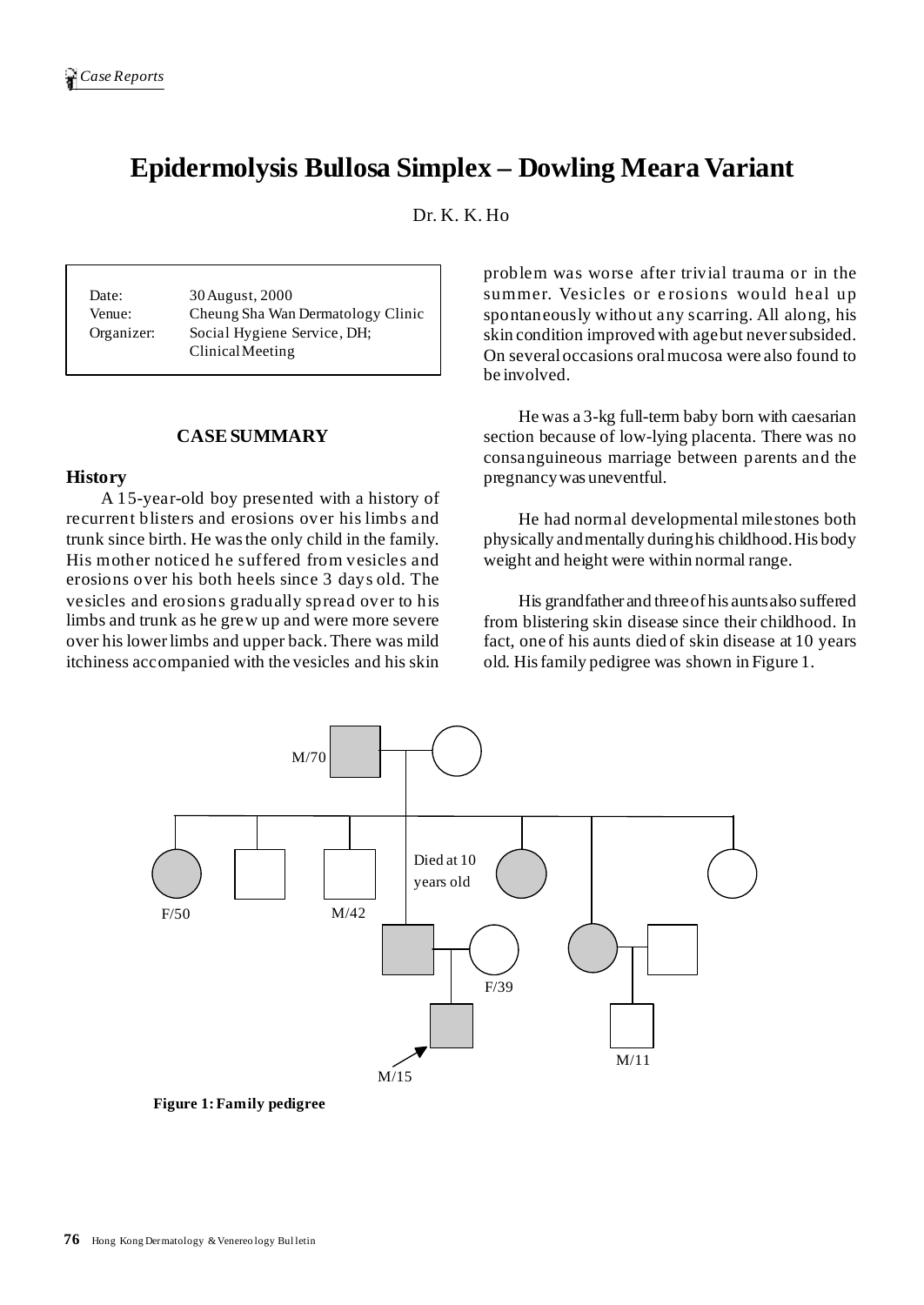## **Physical examination**

Erosions were seen over his left upper back and both shins (Figure 2). There was no vesicle, milia or scaring seen. Post-inflammatory hyperpigmentation were noted. The erosions did not appear in cluster. Plantar keratoderma was alsonoted (Figure 3).Hisright thumb, index finger and left ring finger showed nail dystrophy. Hisface and flexural area were spared. No oral mucosa or teeth were involved.

## **Differential diagnosis**

In view of the onset and nature of the disease, the likely diagnosis is mechano-bullous skin disease. Epidermolysis bullosa simplex is higher on the list of differentialdiagnosis, while dominant type dystrophic epidermolysis bullosa and junctional epidermolysis bullosa are the differential diagnoses.

## **Investigations**

An incisionalbiopsy over hisrightupperback was taken for histology, immuno-flourescent and electron microscopy.

## *Histology*

A piece ofskin with hyperkeratosis, parakeratosis and accumulation of serum and neutrophils in the cornified layer was seen. There is subepidermalbulla formation with no acantholysis. Periodic-Acid-Schiff (PAS)stain shows basement membrane materialonly on the dermal side. Immuno-flourescence studies show nospecific deposits.

## *Electromicroscopy*

No blister is seen in the tissue block. There are



clumps of dense tonofilaments and electron dense amorphous materials presentin prickle cell layer, and in one area there is lysis of keratinocytes atthe basal cell layer. In some areas, electron dense amorphous materials are surroundedby densetonofilaments.There isincreasein tonofilamentsbundle in basalcell adjacent to basement membrane. The granular and superficial cell layers are unremarkable (Figures 4 and 5).

#### **Diagnosis**

The diagnosis was epidermolysis bullosasimplex-DowlingMeara variant

# **REVIEW ON EPIDERMOLYSIS BULLOSA SIMPLEX**

In 1886,Koebnerfirstused the termepidermolysis bullosato describea group ofinherited bullousdisorders characterized by blister formation in response to mechanical trauma.In 1962, Pearson and collaborators applied the techniques of electron microscopy to epidermolysis bullosa as a gold standard in distinguishing three major types of epidermolysis bullosa with reference of different levelof splitting in anchoring complex. In epidermolysis bullosa simplex (EBS), the plane of cleavage is through the basal keratinocyte;in junctional epidermolysisbullosa (JEB) the splitting is at the level of lamina lucida; and in dystrophic epidermolysis bullosa(DEB) the splitting is just beneath the lamina densa.

Different phenotypic variants of EBS are recognized, three commonestvariants are EBS-Weber



**Figure 2: Erosions on shins Figure 3: Planter keratoderma**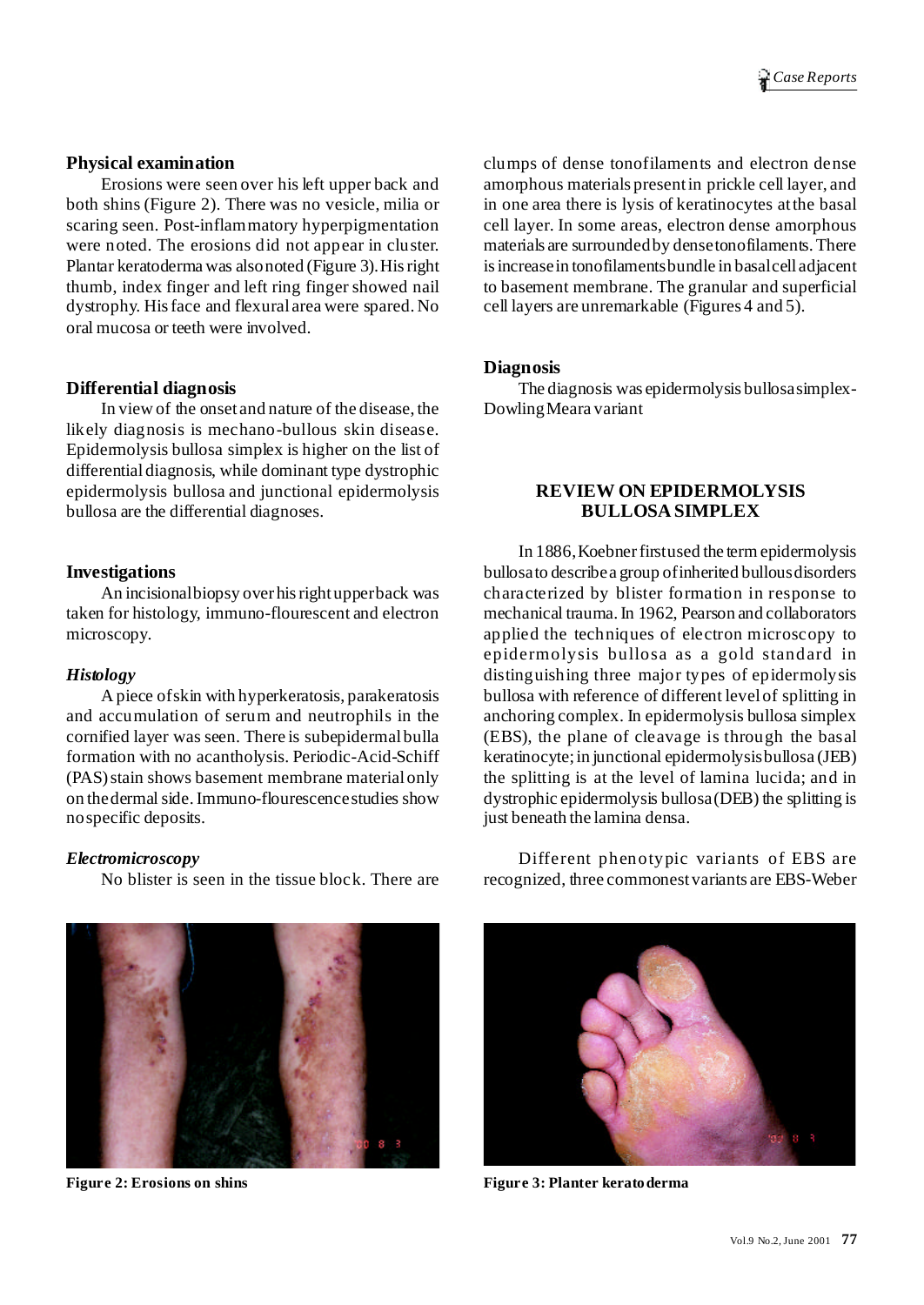





Cockayne variant withthe blistering predominantly on the volar surface; EBS-Kobner variant with more widespread involvement and EBS-Dowling Meara variant with generalized herpetiform blistering and focal palmoplantar keratoderma.

EBS-Dowling Meara variant or epidermolysis bullosa herpetiformis wasfirst described by Dowling and Meara in 1954.Although sporadic cases occurred, mostofthereported caseswere transmittedin autosomal dominant trait.

In 1991, Vassar et al showed that mutant keratin 14 expression in transgenic mice causes cutaneous abnormalities resembling EBS-Dowling Mearatype. In the same year, human molecular genetic studies demonstrated that pointmutations in genes for keratin 5 and 14 accounted for the pathophysiology of EBS. 1

In ultrastructural study, keratin 5 and 14 contain a central alpha-helical domain flanked at either end by globular domains. The boundary region between the alpha-helicaldomain andits adjoining globulardomains contains highly conserved sequences. Dowling Meara variant of EBS is caused by alteration of that highly

conserved region, which produce the most severe phenotypic effects. <sup>2</sup> EBS-Dowling Meara variant is characterized ultrastructurally by aggregation of tonofilaments.Clumping of keratins in the basal cells ofthe epidermisin formof compactround aggregations, whisklike clumps or both.<sup>3</sup>

Fifteen dermatologists active in the field of inherited EB met and reviewed the collective clinical, epidemiological, and laboratory data on inherited EB fromNational EpidermolysisBullosa Registry(NEBR), which included a cohort of more than 3000 EB patients, in second international consensus meeting in May 1999. A new revised classification system for inherited epidermolysis bullosa was published, <sup>4</sup> which tried to simplify and clarify this group of disease. It included the targeted proteins in subtyping inherited epidermolysis bullosa.At the same timethe designation of localized versus generalized disease activity and genetic mode of transmissionwere omitted.The revised classification systemfor EBSwas shown in Table 1.

In the past, the prenatal diagnosis ofinherited EB was based on combination of ultrastructural and immunohistochemical staining techniques on fetal skin